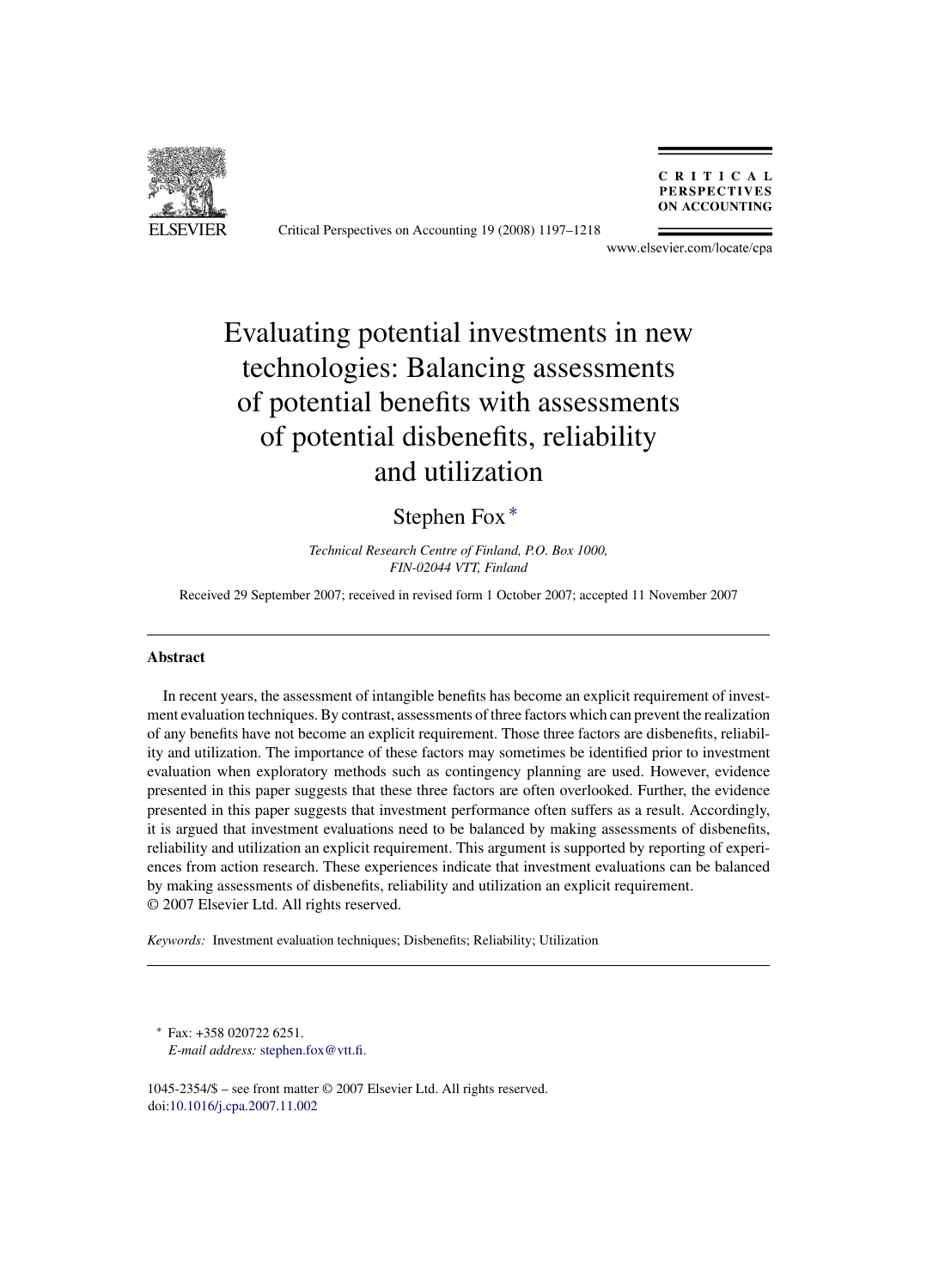#### **1. Introduction**

In recent years, the assessment of intangible benefits has become an explicit requirement of investment evaluation techniques ([Gerwin, 1988; Lillrank et al., 2001; Murphy and](#page--1-0) [Simon, 2002; Slagmulder et al., 1995; Whiting et al., 1996\).](#page--1-0) Previously, intangible benefits may sometimes have been identified as being important prior to investment evaluation when exploratory methods such as scenario analysis [\(Linneman and Kennell, 1977\)](#page--1-0) were used. Nonetheless, the assessment of intangible benefits is now an explicit requirement of evaluation techniques.

By contrast, assessments of disbenefits, reliability and utilization have not become an explicit requirement of evaluation techniques. Yet, disbenefits, reliability problems and under utilization can prevent the realization of any benefits, whether tangible or intangible. For example, under utilization can thwart strategic initiatives which a new technology was intended to enable. Moreover, if an investment in a new technology is not utilized, it is not likely that it will yield a return on investment. In spite of their significance, assessments of these three critical performance factors are not an explicit requirement of financial evaluation techniques. Indeed, the term, disbenefit, was not found to be present within any existing evaluation technique.

The importance of these three critical performance factors may sometimes be identified prior to the application of evaluation techniques when exploratory methods such as contingency planning ([Swanson et al., 2002\)](#page--1-0) are used. However, evidence presented in this paper suggests that disbenefit, reliability and utilization issues are often overlooked. Further, the evidence presented in this paper suggests that investment performance often suffers as a result. Accordingly, it is argued that investment evaluations need to be balanced by making assessments of disbenefits, reliability and utilization an explicit requirement. This argument is supported by reporting of experiences from action research. These experiences indicate that investment evaluations can be balanced by making assessments of disbenefits, reliability and utilization an explicit requirement.

Many alternative techniques are available to support the financial evaluation of potential investments in new technologies. Existing evaluation techniques can be grouped into four categories: traditional capital investment appraisal techniques (CIAT); adjusted CIATs; new investment evaluation techniques; mixed investment evaluation techniques [\(Milis and](#page--1-0) [Mercken, 2004\).](#page--1-0) CIATs include Internal Rate of Return, Net Present Value, and Return On Investment. It has been argued for some time that such techniques are not well-suited to the evaluation of investments in technology ([Dixit and Pindyck, 1994; Kumar, 1997\).](#page--1-0) Adjusted CIATs include the incorporation of estimated intangible benefits from an investment [\(Whiting et al., 1996\).](#page--1-0) New techniques include Real Options Analysis ([Copeland](#page--1-0) [and Antikarov, 2001\).](#page--1-0) Mixed techniques include adaptations of the balanced scorecard ([Buglione et al., 1999; Kaplan and Norton, 1992\).](#page--1-0)

Potential investments in new technologies can be difficult to evaluate ([Bacon, 1992;](#page--1-0) [Clemons and Weber, 1990; Keen and Digrius, 2002; Putterill et al., 1996; Shank, 1996;](#page--1-0) [Thatcher and Oliver, 2001\).](#page--1-0) Nonetheless, review of existing evaluation techniques suggests that they do little to support the assessment of certain critical performance factors. Those being factors which can determine the performance of a new technology in use and, as a result, often determine returns from investments in that technology. In particular, exist-